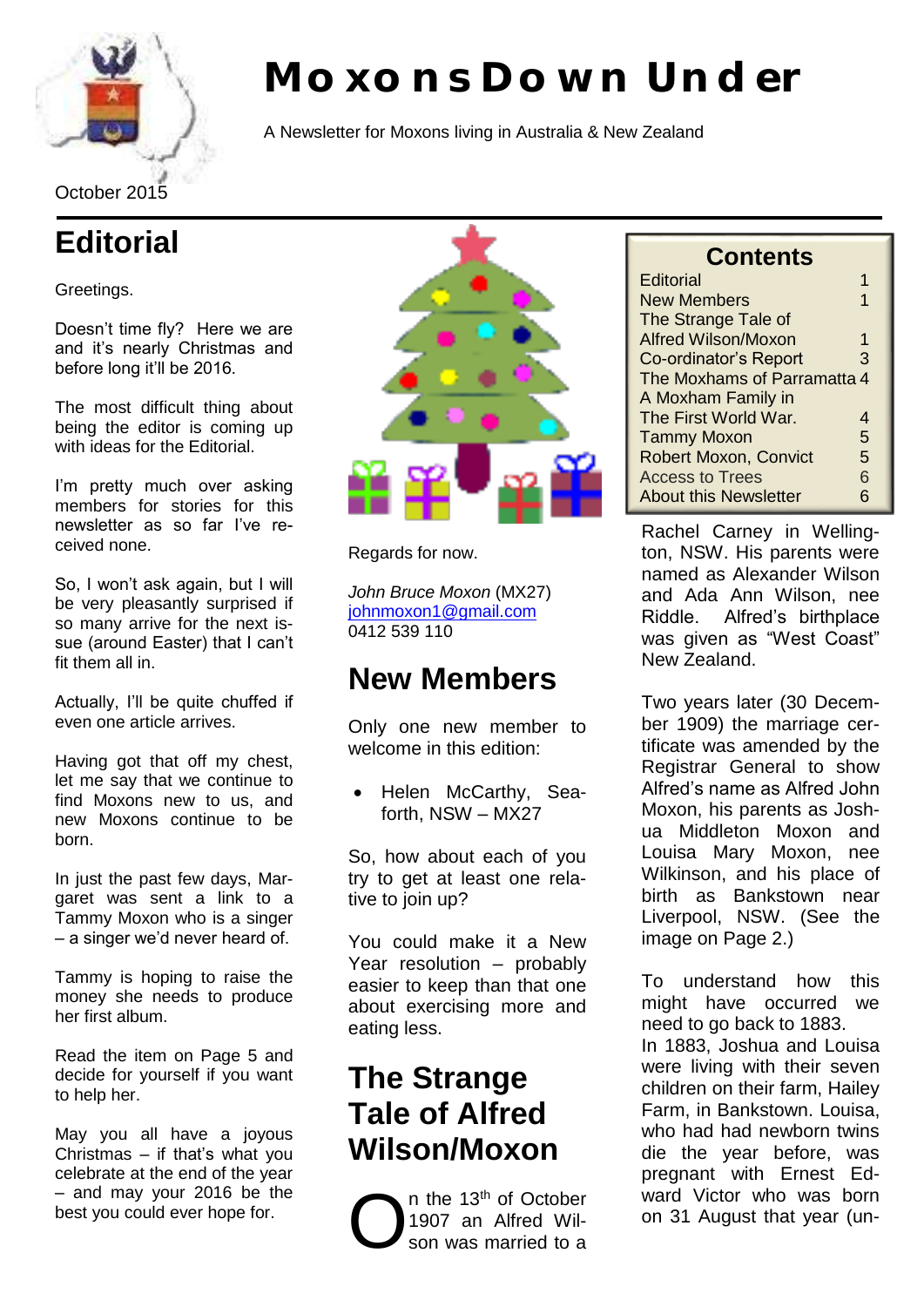fortunately he drowned in a brick pit in Ultimo in 1892). By May 1883 the family had disintegrated.

It seems that Louisa left the farm before 6 March 1883, with Joshua placing advertisements in the Sydney Morning Herald on 6 and 7 March warning people not to trust or transact business with her.

A week later, Joshua had advertised that his son, Henry Percy, had absconded. Later a warrant was issued for his arrest for "deserting his apprenticeship".

Also in May, Joshua was sent to prison for three months for beating his 6 year old son, William, with a rope.

And then William and two of his brothers, Herbert, 11 and Arthur, 5, were admitted to the Randwick Asylum for Destitute Children with their admission stating "*Father is in goal for assaulting one of the children. Mother's whereabouts are unknown. Children are totally neglected."*

George, the eldest of the children at 17 years, had probably already left home or at least could look after himself, which left Edith, aged 9, and Alfred, aged 3, unaccounted for.

We have no idea what happened to Edith (maybe she was with her mother), but according to family folklore, Alfred was taken by the nanny, Ada Ann Riddle.

Ada Ann Riddle (who apparently married an Alexander Wilson) raised Alfred "Wilson" in New Zealand. Alfred returned to Australia, possibly with Ada, (we know not when) and subsequently married Rachel Carney in 1907.

Alfred was eventually identified in 1909 by his brother, Henry (known as Harry), as a Moxon and his records were later amended to reflect his true identity.

Harry bumped into Ada, is also a mystery. In 1909 Harry was Mayor of Wrightville, then a copper mining town of some 3000 people close to Cobar – some 350km from Wellington.

Ada Wilson lived in Wellington and it may be that Harry recognised her while visiting, and put two and two together. But why was Harry in Wellington or Stuart Town?

Just possibly the connection was with Harry's wife, Ellen

**NEW SOUTH WALES** Date and place KNITHH, DEATHS AND NARREADES REGISTRATION ACT 1995 1907/012044 MARRIAGE CERTIFICATE of marriage \* For Alfred Wilson Nemes and surfaces of "Aged Kilson there to me. in colomn 3 read-<br>"Alfred John Mexen  $R$  charge stocker a John Katharia Bachel banney to ard Green<br>Adeia lea Alfred Hilson Ιб,  $\overline{120}$ t For West Coast, New . A John the England Zealand in column Burch, Messington a more high band<br>- hope band read - "Bankston of Engeand 12044  $12099$ Hundin Wilson Father's name, mother's name and<br>maxim sumsene **Fathers** West least to the cander Received Hecander Milson La chilos Class & calama g. read-<br>calama g. read-<br>calama giddletur Ma M 18 Kingle Garnery<br>18 Kingle Garnery munkey Sunday at) Louise Mary Alfred Milen Elars Rachel Carney Drm Rary Carney tobinokoxa Labert Wham . referred to **RECEIVEY OF BIRTHS**<br>DEATHS AND MARKINGES I have y antily the fluing size cars of pertindent to Corea Curry dney, 34  $1909$ 

How he was recognised is unclear. Family folklore has it that Harry recognised him because of a missing toe – reportedly bitten off by a rat – but Alfred's son, Cecil who still lives in Orange, NSW, has stated that "Dad had all his toes". So, that piece of folklore is clearly wrong.

Just how Harry and Alfred bumped into each other, or

(Egan), who was born on a farm near Cudal, which is not far from Wellington. Ellen's father, William Egan, and her grandfather, Patrick Egan, were jailed in 1868 for three years for providing a false alibi for William's brother, John Egan, who, with his cousin. Patrick Ryan, was convicted and jailed for seven years (and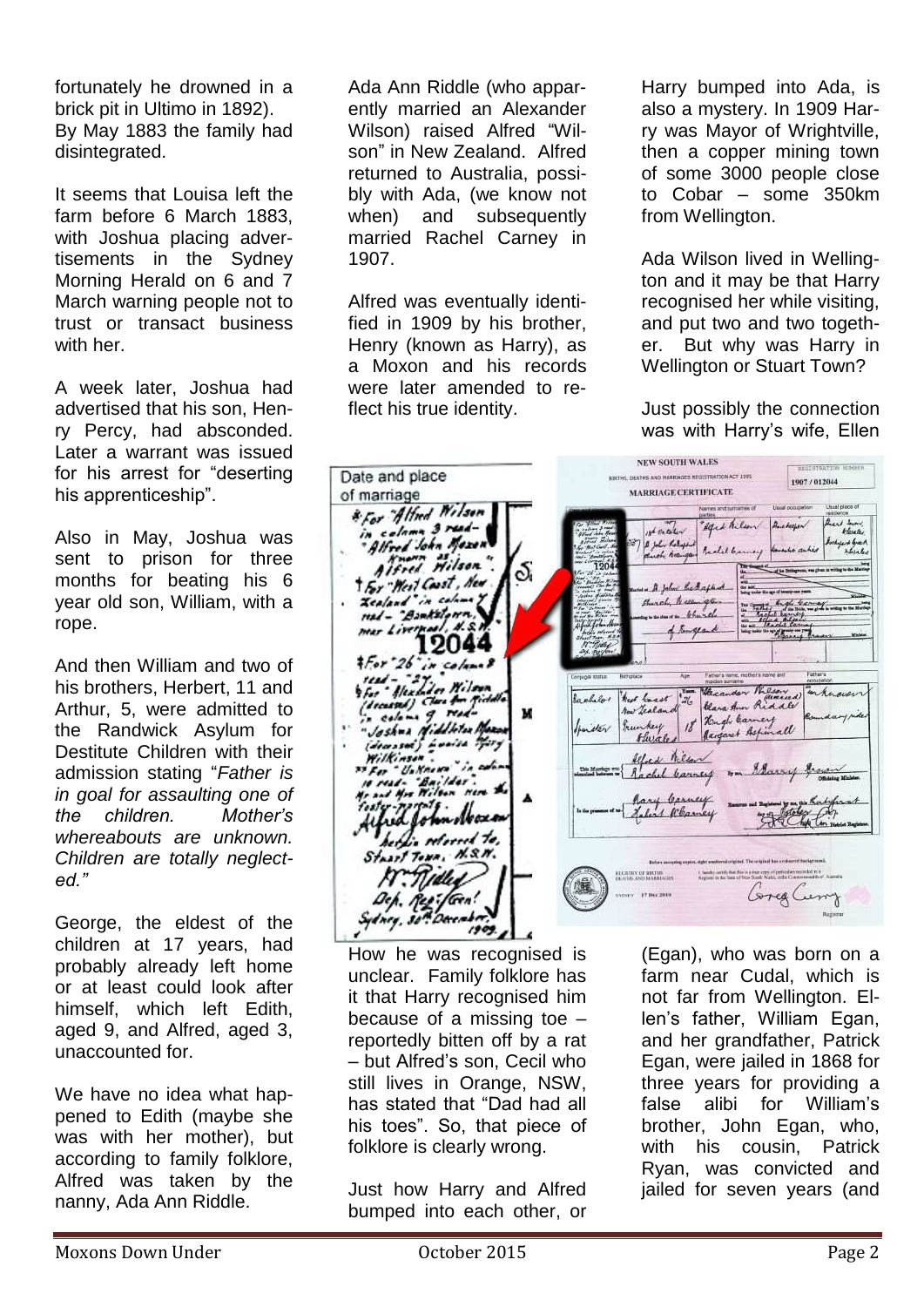eventually exiled) for bushranging.

The false alibi was that William and Patrick were at a friend's farm on the day of the robbery. And the friend? John Carney. Could it be that Rachel was related to John, and that Harry and Ellen had met Rachel and Alfred while visiting her relatives in the Wellington area (Ellen's Feeney and Callaghan relatives still lived in the district)?

Probably we will never know.

What we do know is that Alfred Moxon became a successful local identity in Stuart Town (between Wellington and Orange) where he was a storekeeper, garage owner, and builder, among other occupations. Alfred and Rachel had two children: Alfred Alexander and Margaret.



Sadly, Rachel died in 1915, aged just 25, and Alfred married again, this time to

Emma Bye in Burke on 28 August 1917. Cecil, referred to above, was the son of Alfred and Emma, as were Ellen, Eadie, and Henry (who, like his uncle, was known as Harry).

Alfred lived until 1966 and is buried in the Stuart Town cemetery.





Alfred John Moxon c1960s

The town's park, Moxon Park, is named after Alfred, and is located on the site of several cottages which were known as Moxon's Cottages.





In 2012, a number of descendants of Alfred gathered in Moxon Park for a picnic. They were joined by the author, a grandson of Henry Percy Moxon who had identified Alfred as a Moxon, not a Wilson.



A strange tale indeed. Isn't it good that Alfred overcame all those setbacks and succeeded in having a fulfilling life and leaving such wonderful descendants?

John Bruce Moxon October 2015

# **Co-ordinator's Report**

Margaret Tucker Moxon, our Co-ordinator of Moxons Down Under reports the following financial situation:

Income 2014-15 was \$825.00 membership fees including some late payments

Expenditure 2014-1015 was \$280.18, mostly website expenses \$184.45 and postage/stationery \$95.73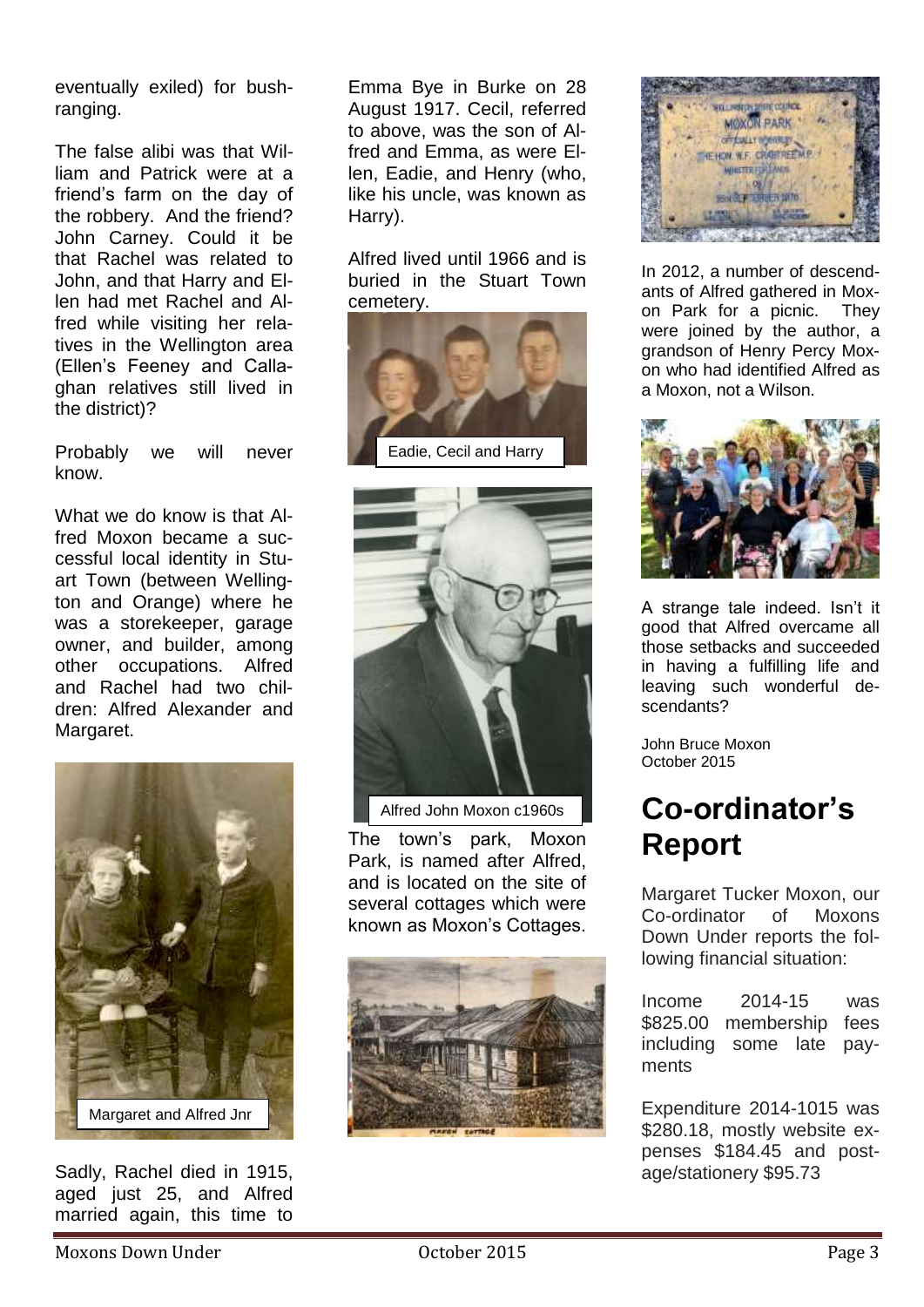Membership of Down Under (Australia and New Zealand) as at 11 November 2015 is 32 including two life members.

# **The Moxhams of Parramatta**

This is a very brief item about the Moxhams of Parramatta and nearby localities, and it is written in the hope of sparking some further information about this family. And some stories of their exploits would be good, too.

In 1823, Henry Moxham (1792-1870) and his wife Mary Ann (1800-1893) had a child, Robert Henry Moxham, in County Longford, Ireland.

Robert migrated to Australia in 1836 and in 1852 married Martha Dick in Parramatta.

Robert was the owner of The Coach Inn in Parramatta, as well as operating a quarry at Northmead.

Robert and Martha established what some might call a dynasty.

Two of his sons, Thomas and William carried on the business of quarrying sandstone.

But Thomas was much more.

**Thomas Robert "Tom" Moxham** (1 April 1860 – 11 January 1916) was an Australian politician.

He was born in Parramatta to storekeeper Robert Henry Moxham and Martha Dick. He attended the local All Saints denominational school before joining his brother William in a quarrying business. He also had interests in horse trading, orchards and property. In 1883 he married Mary Agnes Somers at Newcastle; they had five children. He was an alderman on Parramatta Council from 1886 to 1901, serving as mayor from 1897. In 1901 he was elected to the New South Wales Legislative Assembly as the member for Parramatta, representing the Liberal Party. He was party whip from 1913 until his death at Parramatta in 1916.

From Wikipedia.

Your editor, John Moxon, spent his teenage years in Pennant Hills often being mistaken for John Moxham, also believed to be of this family, who lived in the next suburb, Beecroft.

Thomas had another brother, Robert. His 1934 funeral notice lists many Moxhams and shows the status the family enjoyed in the Parramatta district.

More stories of this Moxham family would be great.

John Bruce Moxon October 2015

# **A Moxham Family in the First World War**

In February 1916, three members of a Moxham family from a settlement called Macrossan on the Burdekin River in Queensland travelled to Charters Towns to enlist in the Australian Army. They were William James Moxham aged 44 (Regimental No 5616) and his two sons Wiilliam George Moxham aged 26 (Regimental No 5620) and David Thomas Moxham aged 23 (Regimental No 5617).

All were fair complexion with blue eyes and brown hair and they were Presbyterian. The father William had been born in Sydney c 1872, although maybe earlier still, since he married Janet Gibson in Queensland in 1890. It is quite unclear who his

#### MR R. MOXHAM

The death has occurred of Mr Robert Moxham, of Northmead, at the age of 72. Mr Moxham was born at Parramatta. He was a grazier in the Coonamble district, and owned Midgee Station. Later, he returned to Parramatta and acquired property in the business centre of the town. One of his brothers, the late Mr T. R. Moxham, represented Parramatta in the State Parliament for many years. Mr Moxham is survived by Mrs Moxham and five sons.

The funeral took place at the Church of England Cemetery, Castle Hill, where Archdeacon S. M. Johnstone, of St John's Church of England, Parramatta, officiated. The chief mourners were:- Mrs Sarah Moxham (widow), Messrs Percy, Christopher, Hilton, Robert and William Moxham (sons), Mesdames P. C. and R. Moxham (daughters-in-law), Mr and Mrs N. Moxham (nephew and niece), Miss L. Moxham (cousin), Mrs Davis (sisterin-law, Messrs Stanley Moxham and C.Davis (nephews), and Miss Lily Davis (niece).

Parramatta Municipal Council was represented by the Mayor (Alderman H. Olsen), Aldermen Noller and Cameron and the town clerk (Mr S. Davies); Baulkham Hills Shire Council was represented by Councillor L. H. W. Meek; Parramatta Bowling Club by Messrs C. C. Rawlinson, R. Trevillian, W. F. Kay, J. Pearson, M. Turnbull, M. Sleeman, H. O.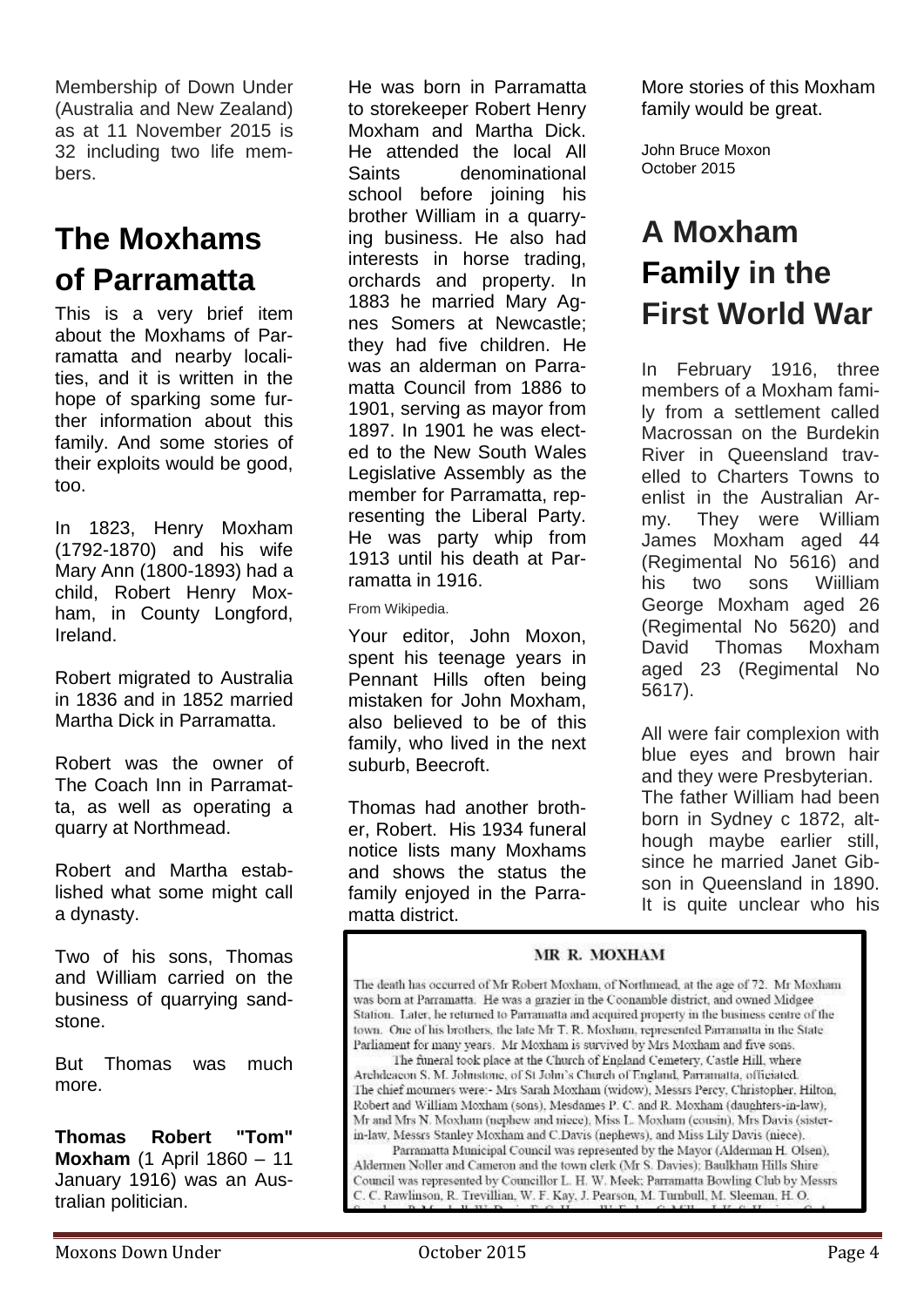parents were. He does not appear to be from the wellknown family of Moxhams who lived in Parramatta.

These three Moxhams had very different outcomes from the war. William snr only made it as far as the training camp. He was declared medically unfit with a hernia and discharged. However, both sons were serving in France within 12 months.

Sadly, William George Moxham was wounded in action on 4th May 1917 and died in hospital two weeks later. He is buried in the Noreuil Australian Cemetery near Bapaume, France. He was in the 25<sup>th</sup> Battalion.

His brother David Thomas Moxham also joined the 25<sup>th</sup> Battalion and served in France until he was wounded in action on 3<sup>rd</sup> November 1917. He had a gunshot wound to the arm and neck. He was hospitalised and sent to England where he recouperated in Weymouth for three months until April 1918. He was then sent back to Australia to be discharged, and lived in Queensland until 1939.

Margaret Tucker Moxon October 2015

# **Tammy Moxon**

Tammy Moxon is a singer/songwriter who hails from Townsville, Qld.

Her career began at the tender age of five when she sang on stage with her father.

Since then she has performed at many musical festivals and in many competitions, often with success.

At the Charters Towers festival in 2014 Tammy took out the Overall Championship.

Tammy has sung with the very well-known "Bushwackers" at Tamworth (Your editor actually heard them at Macquarie Uni in 1989).

Tammy was invited to attend the Tamworth Academy of Country Music earlier this year.

And don't think Tammy's just a pretty face and a great singer – she also has a degree in audio engineering.

Tammy is now working full time as a musician.

But she also puts aside some time to help others – each week she performs at Tammy's Disco at the House with No Steps for people with disabilities.

And she is planning to record her first album. But producing an album costs real money and Tammy has gone to Pozible – a "cloud funding" site where people can contribute to Tammy's cause.



You can visit Tammy's website here:

<http://www.tammymoxon.com/> And on that page is a link to Pozible where you can donate:

## **Robert Moxon, convict**

Robert Moxon, a butcher by trade, was baptised at St Mary's, Nottingham on 4 April, 1803, the son of John and Phebe Mugson. In every other record, his parents were named Moxon. A John Moxon had married Phoebe Teel in South Lynn, Norfolk in 1794, the only recorded marriage of a John Moxon and a Phoebe. A son John was born to the couple in 1796 and a daughter Elizabeth in 1805. Sadly Elizabeth died the same year.

In 1818, his older brother John was convicted of larceny and sentenced to seven years transportation. He arrived in Port Jackson on the Lord Sidmouth in March 1819 and was assigned to Captain Piper, a naval officer after whom the now affluent Sydney suburb of Point Piper is named.



John appears to have been highly regarded by his master, who found him "an honest, sober, industrious character, having faithfully served his master" (note 1),